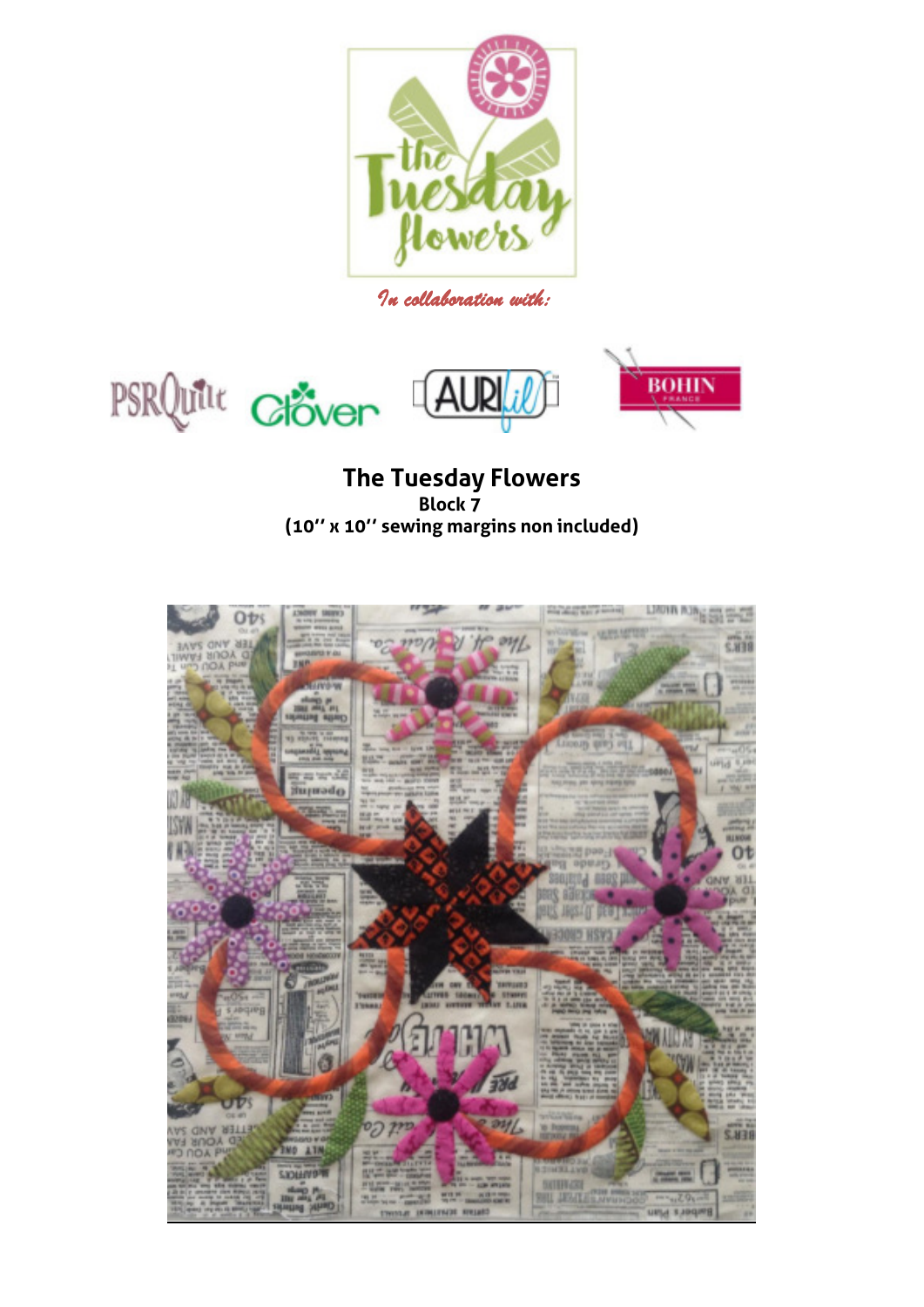#### **General points**

The given measures for the background block include the ¼"sewing margins, rounded up to ½'' for both.

For the appliqués, add you favorite sewing margin around the templates. *I personally applique freeboard flowers without sewing margins, but I line them with a double sided fusible bias tape maker.* 

*The diagram measurements do not include any seam allowance* 

#### **Double sided fusible bias tape maker: Heat n Bond from Them-o-Web distributed by PSR Quilt**

**CLOVER erasable felt tip ref: 515 CLOVER 6mm fusible bias tape maker ref: 4011 and the 5mm heat activated ribbon ref: 4041 CLOVER mini ion 8003EU AURIFIL cotton and wool (Lana) threads BOHIN temporary glue pen ref: 65504 BOHIN transfer paper + felt tip ref: 62593 Freezer paper** 

#### **Cutting**

With a fabric for the background: 1 square A of 10  $\frac{1}{2}$ "

With 2 different fabrics for the central star: for each, four H diamond shapes With 1 fabric for the stems: 4 bias E of 7 /16" x 8" (measures of the bias non folded)

With 4 fabrics for the flowers: for each, 8 petals F which you will line with a double sided fusible bias tape maker

With 3 to 4 green fabrics: 4 leaves B, 4 leaves C and 4 leaves D

With 1 fabric for the center of the flowers: 4 circles G

#### **Realisation**

#### **Pattern 1:**

Mark the medians of the square A. By transparence or with the transfer sheet and the BOHIN felt tip, report the pattern to applique by aligning it with the medians and placing it in the middle.



Sch<sub>1</sub>

Marges de couture non comprises **Sewing margins non included**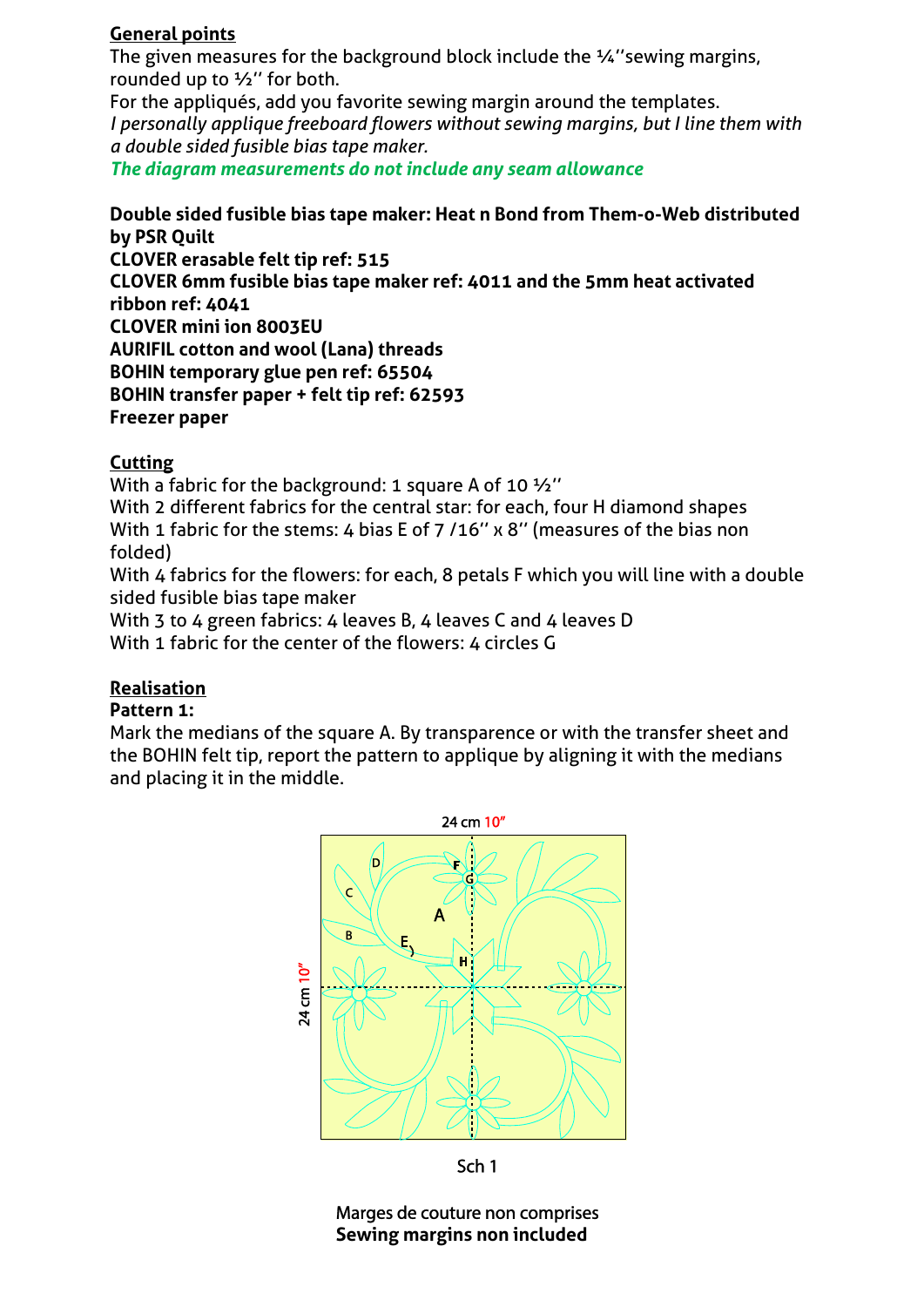## **Pattern 2:**

Applique the leaves B, C and D.

Make each one of these four stems E with the BOHIN fusible bias tape maker and the CLOVER heat activated ribbon. Applique these stems by keeping a sewing margins on each side. These will either be covered with the petals F or the central star.

For each flower, applique 8 identical petals F and a circle G.



Sch<sub>2</sub>

### **Pattern 3:**

For the central star, put together each H diamond shape on a template H of freezer paper or very thin cardboard. With a Whipstitch, sew together these 8 diamond shapes by alternating the colors. Applique the star in the middle of the square A. Empty the back of the star to take out the freezer paper



**BOHIN**